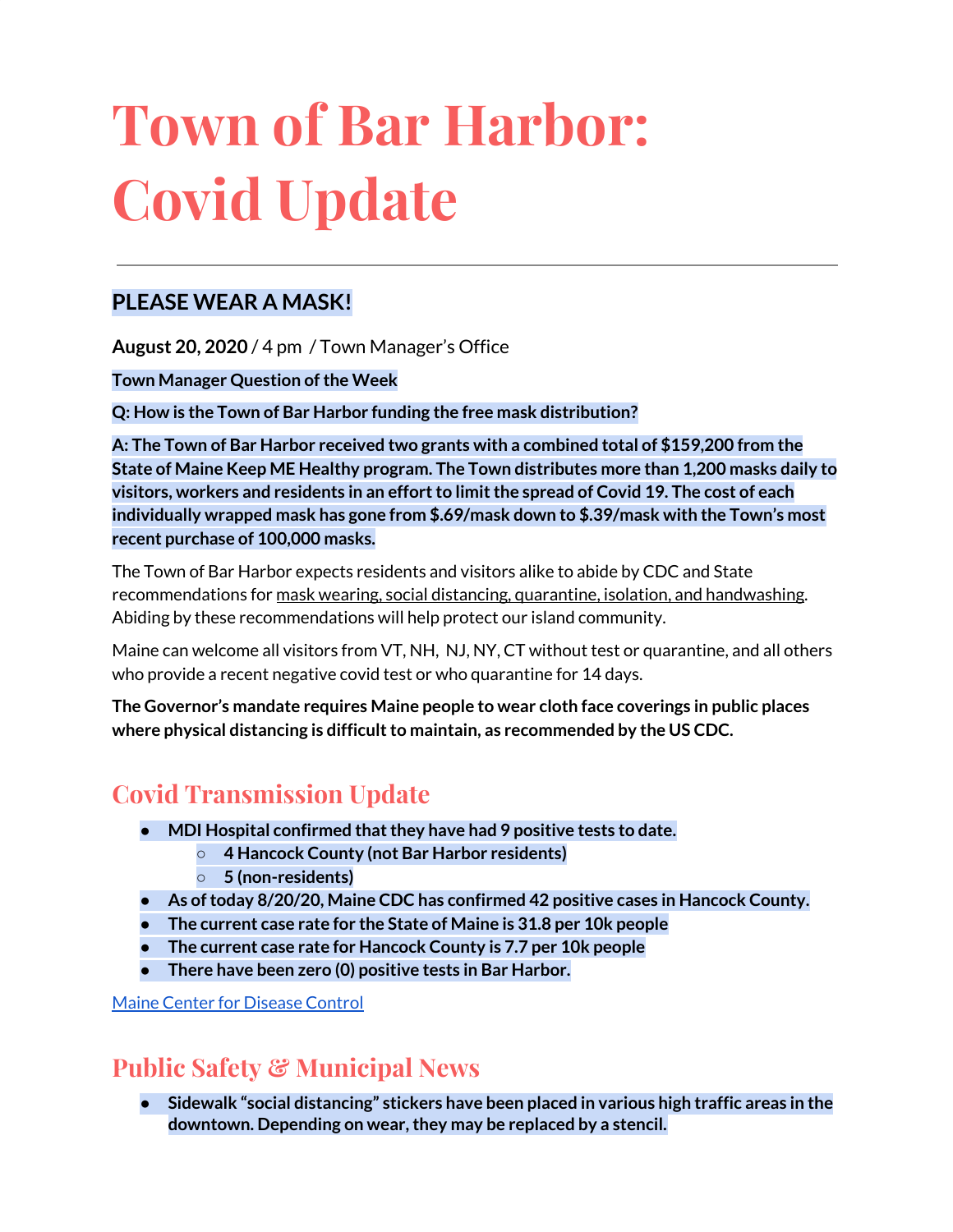- **● No vote was taken by Council on the proposed Vacation Rental Ordinance Amendments. The Town will continue to work toward final language for the June 2021 vote.**
- **● The Council approved a Bar Harbor Chamber of Commerce outdoor craftfair eventto be held on September 26th and 27th, located on Newport Drive.**
- **● Town Council meets next on 8/18 at 4pm ○ Can be viewed live at[townhallstreams.com](https://townhallstreams.com/) or on Spectrum Cable channel 1303**
- **● The Town of Bar Harbor [received](https://www.maine.gov/governor/mills/news/mills-administration-approves-second-round-covid-19-prevention-and-protection-awards-under) a second grant of \$33,083 from the State of Maine Keep ME Healthy [program](https://www.maine.gov/governor/mills/news/mills-administration-approves-second-round-covid-19-prevention-and-protection-awards-under) to help Bar Harbor with Covid related needs.**

# **MDI Hospital**

**MDI Hospital Coronavirus Call Center :** If you are having symptoms or think you may have been exposed to COVID-19, call your primary care provider. If you do not have one, reach out to our Coronavirus Call Center at 207-801-5900. Calling ahead helps our dedicated health care professionals provide the best possible care and protects those in our community who are most vulnerable. Remember: **PLEASE CALL AHEAD**

# **School Information: Conners Emerson & MDI High School**

- **● School will be remote through September 25th.**
- **● Chris Popper talked with Principal Matt Haney from MDIHS about returning to school and fall sports. Click here to see the [interview](https://wdea.am/matt-haney-interview-august-20-video/?trackback=fbshare_mobile&fbclid=IwAR1D7TCctiFXeWQAOz7eUKOgnhS27wwAHTcza1sCsjWt_GcsSERBEIeL3pM)**

#### USDA [Pandemic](http://track.spe.schoolmessenger.com/f/a/j6GQx4nFl3Rld4Q68tYCuA~~/AAAAAQA~/RgRgu5_JP0SlaHR0cHM6Ly9tYWlsLmdvb2dsZS5jb20vbWFpbC91LzAvP3RhYj1jbSNzZWFyY2gvZnJvbSUzQStiZWVzbGV5L1doY3RLSlZyQ0NUS1JmUldCTFdkUVpGZ2pUVlhNdkRwUVpIa2NoRkJCc3NGcHJxZEtnWFF3S05Tamt3R1RxTFpaS21wTkRHP3Byb2plY3Rvcj0xJm1lc3NhZ2VQYXJ0SWQ9MC4xVwdzY2hvb2xtQgoARkls2l72Ls-jUhhiYXJoYXJib3JqZXdlbEBnbWFpbC5jb21YBAAAAAE~) EBT program

#### **School Emails and Websites**

- <http://www.mdirss.org/>
- **● Latest email update from [Principal](https://docs.google.com/document/d/1OKDsYNtOgV0FI9xAcXwQvenOKLV0S2vBg1o5jtu5CrE/edit?usp=sharing) Haney and MDI High School - FAQ's 8/19**
- MDI High School: Extra Curricular Physicals & Insurance [Information](https://wdea.am/mdihs-extracurricular-activity-physicals-and-insurance-information/?trackback=fbshare_mobile&fbclid=IwAR0wxPd824oG1ATLwkeI9s9n2sdpvEiyxeJGgB_mh2BlEJNT_AXiMynkobs)
- **● Latest email update from Conners [Emerson](https://docs.google.com/document/d/1v3pgkG6Q-9S3gisuUIj4etPVDwgBKl4P00JBkvZr-kk/edit?usp=sharing) School - Return to School w Survey**
- Latest email update from [Superintendent](https://docs.google.com/document/d/1fzeCbc8gpTSKmUaDoQH1Avx5PVl-h0reFphXrT1eUNA/edit?usp=sharing) Marc Gousse -

### **Government News & Mandates**

#### **[Governor](https://www.maine.gov/governor/mills/) Mills: Latest Updates :**

- **● Governor Mills Launches \$200 Million [Economic](https://www.maine.gov/governor/mills/news/governor-mills-launches-200-million-economic-recovery-grant-program-support-maine-small) Recovery Grant Program to Support Maine Small [Businesses](https://www.maine.gov/governor/mills/news/governor-mills-launches-200-million-economic-recovery-grant-program-support-maine-small) 8/20**
- **Maine DHHS and [MaineHealth](https://www.maine.gov/governor/mills/news/maine-dhhs-and-mainehealth-announce-five-new-swab-and-send-covid-19-testing-sites-opening-next) Announce Five New "Swab and Send" COVID-19 Testing Sites [Opening](https://www.maine.gov/governor/mills/news/maine-dhhs-and-mainehealth-announce-five-new-swab-and-send-covid-19-testing-sites-opening-next) Next Week 8/20**
- Maple Syrup Producers Eligible for [COVID-19](https://www.maine.gov/governor/mills/news/maple-syrup-producers-eligible-covid-19-financial-relief-following-advocacy-maine-delegation) Financial Relief Following Advocacy by Maine [Delegation](https://www.maine.gov/governor/mills/news/maple-syrup-producers-eligible-covid-19-financial-relief-following-advocacy-maine-delegation) and Governor Mills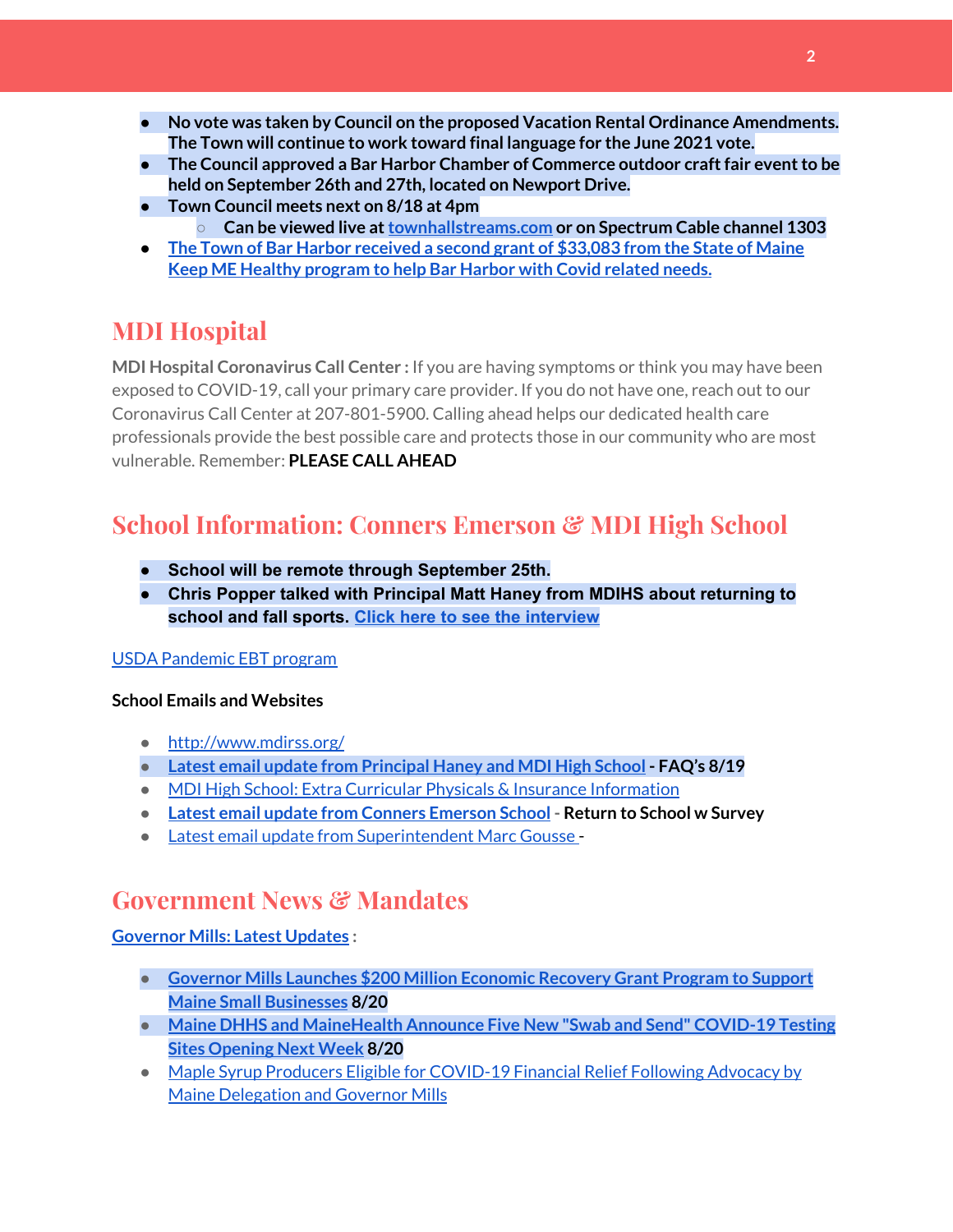- Mills [Administration](https://www.maine.gov/governor/mills/news/mills-administration-approves-second-round-covid-19-prevention-and-protection-awards-under) Approves Second Round of COVID-19 Prevention and Protection Awards Under Keep Maine [Healthy](https://www.maine.gov/governor/mills/news/mills-administration-approves-second-round-covid-19-prevention-and-protection-awards-under) Plan
- As Maine Seeks to Maintain [Relatively](https://www.maine.gov/governor/mills/news/maine-seeks-maintain-relatively-low-virus-spread-governor-mills-renews-state-civil-emergency) Low Virus Spread, Governor Mills Renews State of Civil [Emergency](https://www.maine.gov/governor/mills/news/maine-seeks-maintain-relatively-low-virus-spread-governor-mills-renews-state-civil-emergency)
- Governor Mills & [MaineHousing](https://www.maine.gov/governor/mills/news/governor-mills-mainehousing-expand-rental-relief-program-help-prevent-evictions-counter) Expand Rental Relief Program to Help Prevent Evictions, Counter Reductions in Federal [Unemployment](https://www.maine.gov/governor/mills/news/governor-mills-mainehousing-expand-rental-relief-program-help-prevent-evictions-counter) Benefits

**[Representative](http://www.rephubbell.com/) Brian Hubbell's** latest [newsletter](http://www.rephubbell.com/) : [Stabilizing](http://www.rephubbell.com/2020/07/23/stabilizing-the-economy-climate-action-strategies-and-public-health-measures/) the economy, climate action [strategies,](http://www.rephubbell.com/2020/07/23/stabilizing-the-economy-climate-action-strategies-and-public-health-measures/) and public health measures 7/23/20

#### **Other Government Resources:**

- Pandemic [Unemployment](https://www.maine.gov/unemployment/pua/) Assistance
- Maine [Tourism](https://www.mainetourism.com/maine-tourism-relief-fund/) Relief Fund: Apply For Assistance beginning May 5
- The Small Business [Association](https://www.sba.gov/) Link to loan and grant forms: EIDL & PPP
- CDC [Guidelines](https://www.cdc.gov/coronavirus/2019-nCoV/index.html)
- [Maine](https://www.maine.gov/dhhs/mecdc/infectious-disease/epi/airborne/coronavirus.shtml#news) CDC

# **Bar Harbor Chamber of Commerce**

#### **If you have ideas that would help Bar Harbor businesses during this time, please email concepts to Chamber Director Alf Anderson: [alf@barharborinfo.com](mailto:alf@barharborinfo.com)**

Includes resource lists for visitors and businesses

<https://www.visitbarharbor.com/member-center-coronavirus-resources>

## **Community Resources**

- **● Healthy Acadia [Newsletter](https://mailchi.mp/healthyacadia.org/august_18_2020) [8](https://mailchi.mp/healthyacadia.org/august_18_2020)/18**
- Open Table MDI Building [Community,](https://www.opentablemdi.org/) One Meal at a Time is delivering meals twice a week, free of charge, to anyone who requests them (MDI wide).
- Jesup [Memorial](https://jesuplibrary.org/) Library **Interlibrary Loan is now active in Maine**
- Mount Desert 365 Resource [Spreadsheet](https://docs.google.com/spreadsheets/d/1okAx6HSsgXZY9CGH07Dzi6rqe7a6m4dLCPKot2Li7Ek/edit?usp=sharing) is a resource list for all of MDI
- Project Open: A community [spreadsheet](https://docs.google.com/spreadsheets/d/1dBicBiBXGzzWEFd9oqL7EBDbFWjDCPl6SSMea_Kt4pc/htmlview#) letting residents and visitors know what island [businesses](https://docs.google.com/spreadsheets/d/1dBicBiBXGzzWEFd9oqL7EBDbFWjDCPl6SSMea_Kt4pc/htmlview#) are open
- Mount Desert Island [Community](https://www.mdicr.org/) Response is a resource list for all of MDI
- Bar [Harbor](https://www.barharborfoodpantry.org/) Food Pantry
- Help Request to MDI [Community](https://docs.google.com/forms/d/e/1FAIpQLSeZfu0tCcthHc9oL7tPomVRdniYiE7nbT_kkK9iCSRgqDhOvQ/viewform) Helpers

**Ways to Help**

- MDI [Nonprofit](https://sites.google.com/mdina.org/public/sos-mdi?authuser=0) Alliance : Share Our Stimulus : share stimulus money with local nonprofits.
- MDI [Community](https://docs.google.com/forms/d/e/1FAIpQLSe_CJUFdVvwJkmymWRqUeK8bx3m7n4uSOuUPYHqXSAyH2DBoQ/viewform?fbclid=IwAR25hjnWGhnMP0lOWMcBPRBumhtQCJGZO4hlk-T-VjNGZljL1kVX5pWrL6U) Helpers
- Island [Connections](http://islconnections.org/contact-us/)